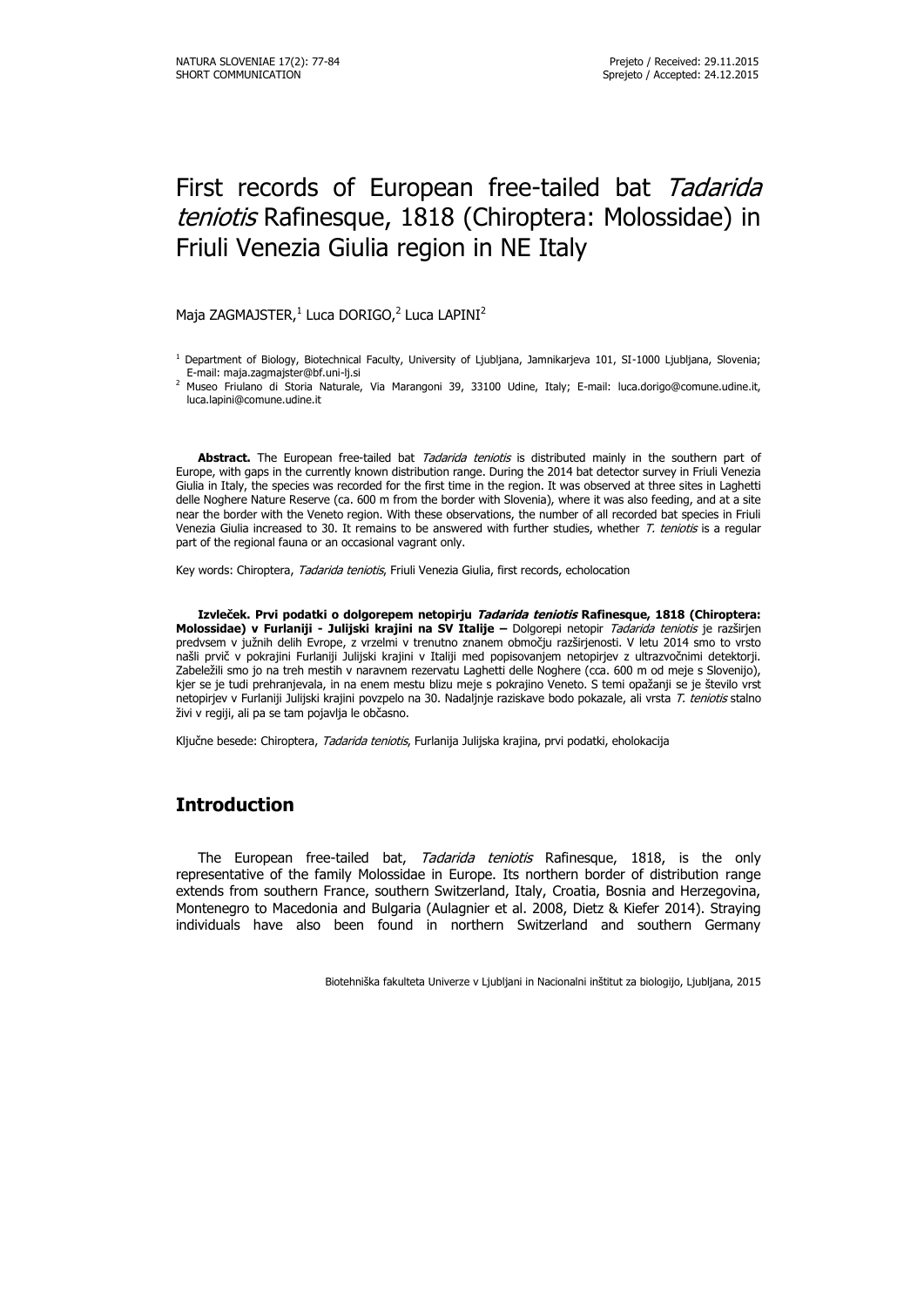(Dietz & Kiefer 2014), with possible observations from Crimea (Uhrin et al. 2007). In Italy, T. teniotis is relatively common in central and southern parts of the country (Lanza 2012), while in the north it has been reported from Lombardy (Fornasari et al. 1999), Trentino Alto Adige (Gulino & Dal Piaz 1939, Vernier 1999, Niederfriniger 2002) and Veneto (Vernier 2000).

Tadarida teniotis is a fast flying bat, able to reach speeds of over 50 km/h (Marques et al. 2004, Dietz & Kiefer 2014). Its roosts are found mostly in rocky cliffs, sometimes in tall buildings (Arlettaz 1990, Dietz et al. 2009), where they are difficult to discover. But, the species can be identified rather easily in flight due to its characteristic echolocation calls (Barataud 2014, Dietz & Kiefer 2014).

The Friulian Natural History Museum conducted a project funded by the Public Administration of the Autonomous Region Friuli Venezia Giulia from September 2013 till the end of 2015, with the aim to improve the knowledge on bats of the Friuli Venezia Giulia region (from now on referred to as FVG). In 2014, a bat detector survey on the distribution of Pipistrellus pipistrellus and P. pygmaeus was conducted (Zagmajster 2014), when also data on other species were gathered. Echolocation calls of  $T$ . teniotis were registered during this study, presenting the first records of the species in FVG.

## **Material and methods**

Bat detector surveys were conducted in the whole territory of FVG, with priority given to nature conservation and Natura 2000 sites. We observed bats on eleven nights or evenings from the middle of July to the end of September 2014, in the nights without rain and with evening ambient temperatures over 10°C. Bat calls were registered primarily during walking transects and point observations, but also during slow driving by car (up to 40 km/h).

Bat detectors were set in heterodyne mode, frequently scanning between different frequencies (from 20 to 110 kHz; mostly around 40 kHz) to detect bat calls. When a bat was heard, calls were recorded in  $10\times$  time expansion mode on D240x ultrasound detector (Pettersson Elektronik AB) and stored on external digital recorder Roland RH-09. All field recordings were studied with the sound analysis program Batsound 4.0 (Pettersson Elektronik AB). Species identification was made based on characteristics of the echolocation calls, measured from spectrogram and power spectrum (FFT, 2048 samples, Hanning window), using various references on bat calls (e.g. Russ 1999, Russo & Jones 2002, Barataud 2014, Dietz & Kiefer 2014, Middleton et al. 2014).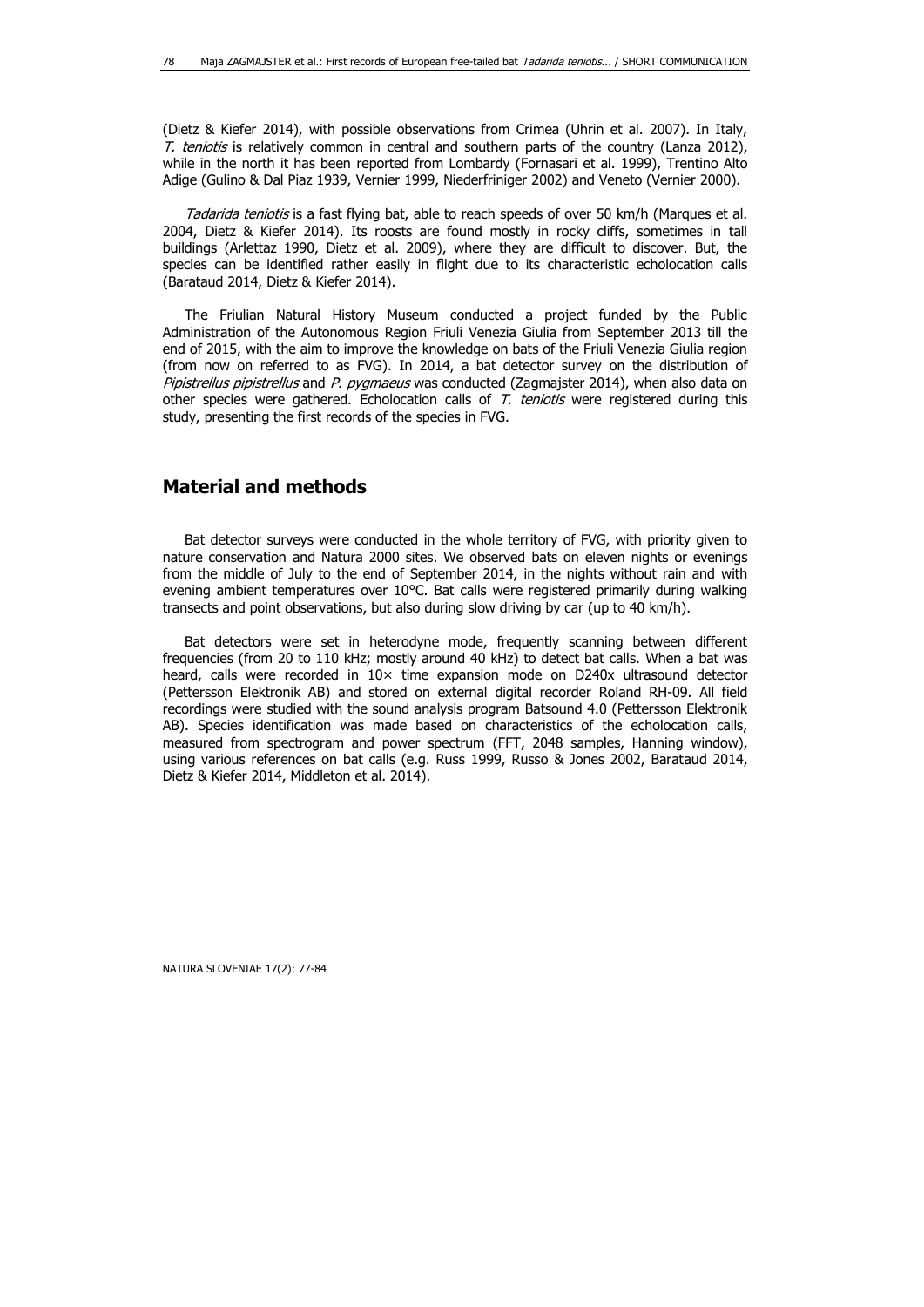# **Results with discussion**

We recorded the echolocation calls of  $T$ . teniotis on two nights in 2014 in two different areas of FVG (Tab. 1, Fig. 1).



Figure 1. Map of *Tadarida teniotis* localities, recorded in the Friuli Venezia Giulia region in summer 2014 (large circles, numbers below them refer to Tab. 1). Grey dots mark all point observations done during the bat detector study in that same year. Mesh and numbers at the map border refer to the 10×10 km UTM squares.

Slika 1. Karta lokalitet, kjer smo poleti 2014 zabeležili vrsto *Tadarida teniotis* v Furlaniji - Julijski krajini (veliki krogi, številke pod njimi kot v Tab. 1). Sive pike ponazarjajo vse popisne točke v študiji z ultrazvočnimi detektorji v tem istem letu. Mreža in številke ob robu karte se nanašajo na 10×10 km UTM kvadrate.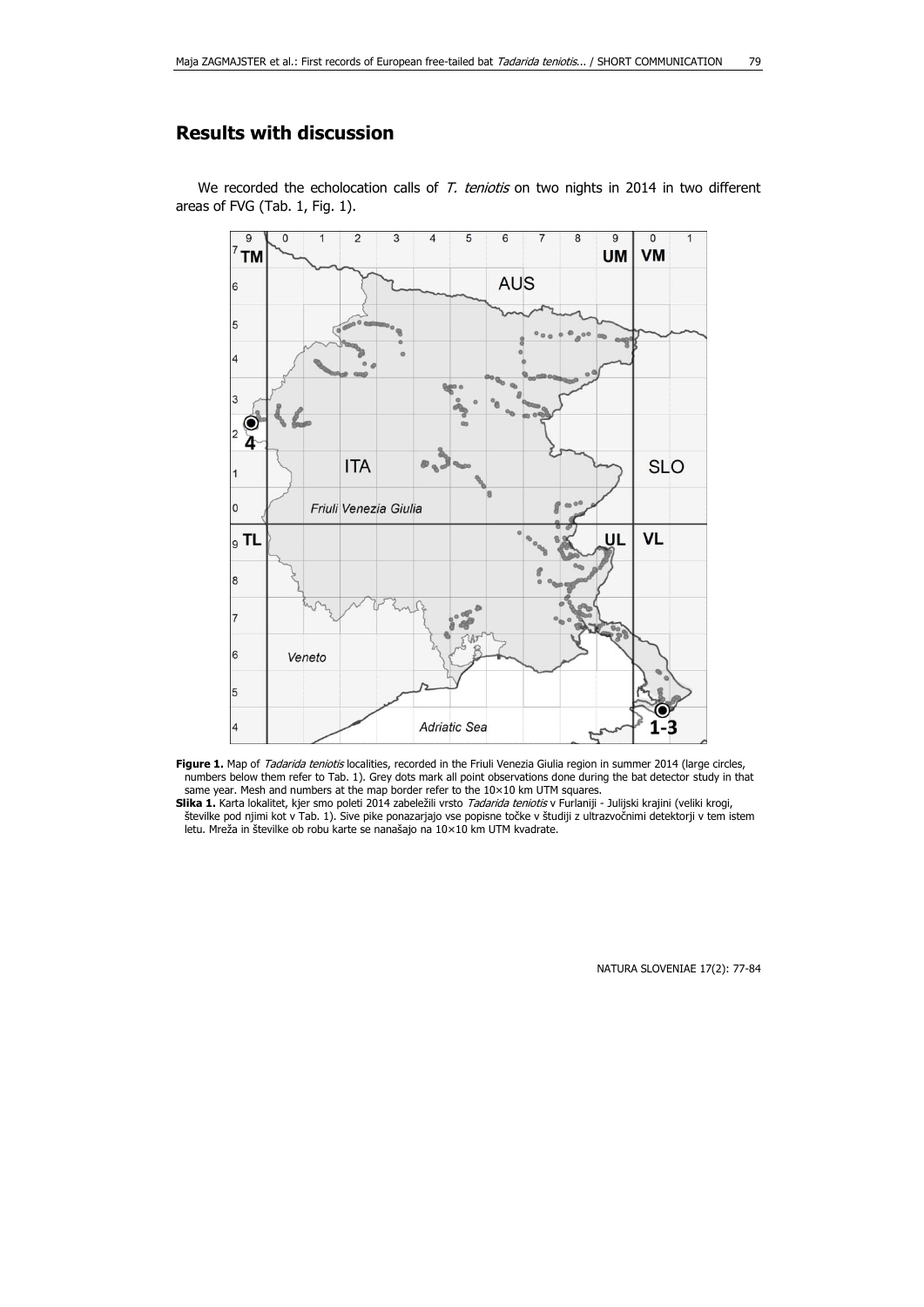Table 1. Localities of Tadarida teniotis recorded in the Friuli Venezia Giulia region in summer 2014. 10×10 km UTM squares are given (see also Fig. 1), coordinates are in WGS84 decimal degrees (X - longitude, Y - latitude), Z – altitude. **Tabela 1.** Lokalitete, kjer smo poleti 2014 zabeležili vrsto Tadarida teniotis v Furlaniji Julijski krajini (glej tudi Sl. 1). Podani so 10×10 km UTM kvadrati, koordinate so v WGS84 decimalnih stopinjah (X – zemljepisna dolžina, Y – zemljepisna širina), Z – nadmorska višina.

|               | No Locality description                       | <b>UTM</b>       | <b>X</b> [°E], Y [°N] | Z [m] | <b>Date</b>   | Time   |
|---------------|-----------------------------------------------|------------------|-----------------------|-------|---------------|--------|
|               | At the road, near NE edge of the              | VL <sub>04</sub> | 13.817670             | 5.    | 17.-18.7.2014 | 00:57  |
|               | N-central pond of Laghetti delle Noghere,     |                  | 45.587407             |       |               |        |
|               | San Dorligo della Valle, Trieste              |                  |                       |       |               |        |
| $\mathcal{P}$ | At the NE edge of the N-central pond of       | VL04             | 13.817654             | 5.    | 17.-18.7.2014 | 00:58  |
|               | Laghetti delle Noghere, San Dorligo della     |                  | 45.587296             |       |               |        |
|               | Valle, Trieste                                |                  |                       |       |               |        |
| 3             | At the E-central edge of the largest $(E)$    | VL <sub>04</sub> | 13.819124             | 5.    | 17.-18.7.2014 | 01:31, |
|               | pond of Laghetti delle Noghere, San           |                  | 45.586883             |       |               | 01:39  |
|               | Dorligo della Valle, Trieste                  |                  |                       |       |               |        |
| 4             | Shrubs and open land at Strada Regionale TM92 |                  | 12.348062             | 815   | 25.-26.8.2014 | 00:46  |
|               | 251 della Val di Zoldo e Val Cellina, 200     |                  | 46.268628             |       |               |        |
|               | m SE from Zona Industriale di Frasein,        |                  |                       |       |               |        |
|               | Erto e Casso, Pordenone                       |                  |                       |       |               |        |

Laghetti delle Noghere Nature Reserve lies in the southeast of FVG, near the Slovenian border. It encompasses six ponds that used to be excavation sites of clay for the brick industry, with the Rio Ospo (Osapska reka) River on its northern border. The area around water bodies is overgrown with trees and shrubs. These 12 hectares present an area of seminatural habitats in otherwise heavily urbanised land of the wider Trieste periphery. We investigated the reserve in the night  $17.-18.7.2014$ , for about two hours (00:30 - 02:20). We recorded echolocation calls of  $T$ . teniotis at three different localities, with about 40 minutes between the first and the last observations (Tab. 1). The length of species presence, as well as the feeding buzz recorded at the largest pond (No. 3 in Tab. 1), indicated the species was feeding in the area. Foraging of T. teniotis near water bodies was observed also by other authors (e.g. Rydell & Arlettaz 1994).

The nature reserve was visited again in the same and the next year (19.8.2014 and 22.10.2015) for the first three hours of the nights, but  $T$ . teniotis was not recorded again. To establish whether the species regularly occurs in the reserve, the area should be checked more frequently, especially earlier in the summer and in different parts of the nights. The reserve is only about 600 m straight line from the Slovenian border, so a similar approach with bat detectors could reveal species occurrence also in nearby regions in Slovenia, where the species is expected but not yet found (Presetnik et al. 2009).

The fourth locality of T. teniotis is situated at the western edge of FVG, near the border with the Veneto region and close to the Dolomiti Friulane Regional Park (Tab. 1, Fig. 1). At the observation site there was an open area close to the road, with some shrubs and bushes. In the night 25.–26.8.2014, a single passing bat was recorded at the site. As our observations did not last longer than recording this bat pass, we cannot say anything about the duration of the species presence there or whether it was feeding.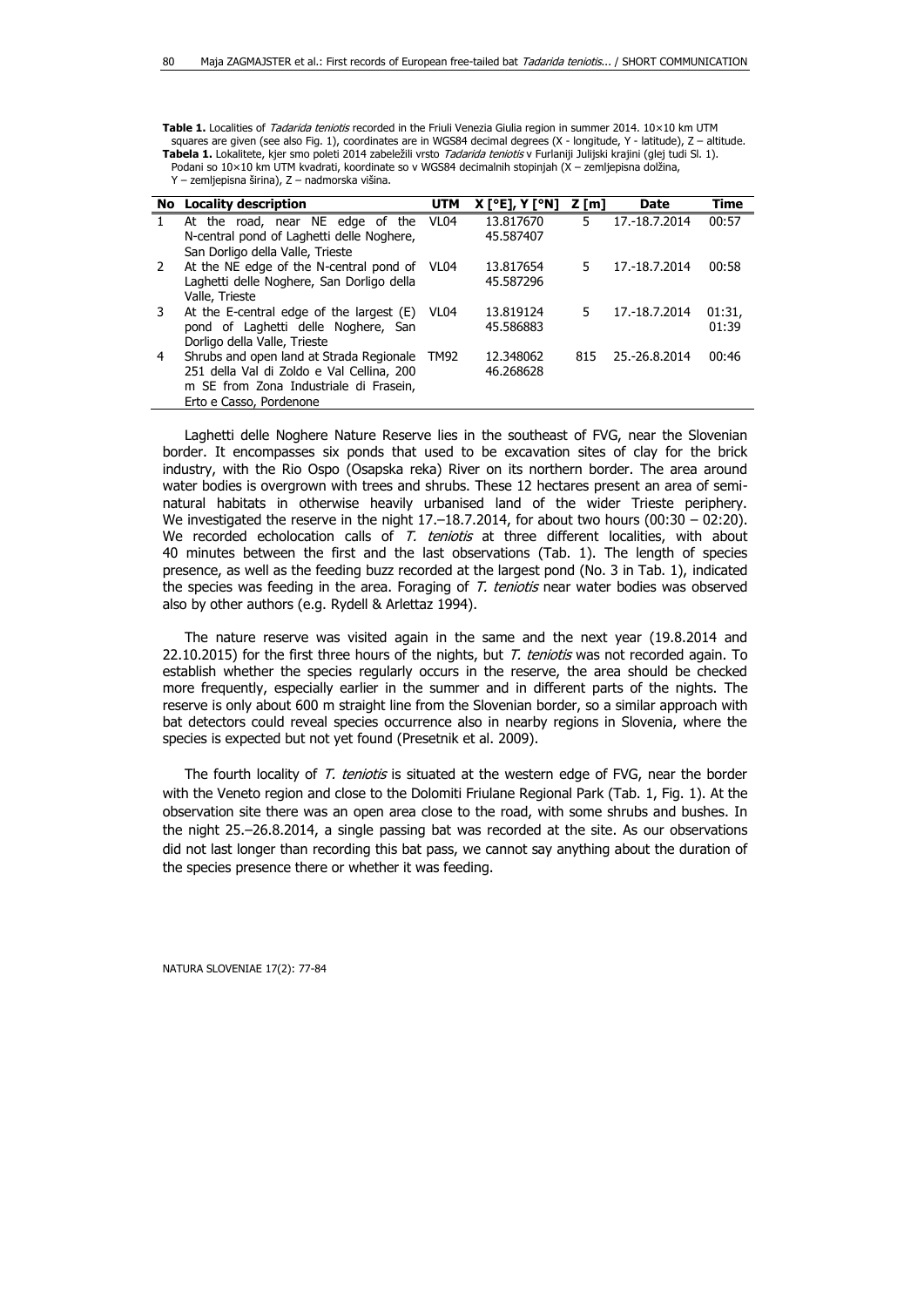Feedings sites of T. teniotis are situated mostly within 5 km from the colony, but can reach up to 30 km from the roost (Marques et al. 2004). Both areas where we recorded the species have rocky cliffs in vicinity. We checked for potential presence of the species at some rocky cliffs only around the Laghetti delle Noghere reserve. We recorded the species neither in Val Rosandra/Glinščica in Italy (17.–18.7. and 25.–26.7.2014) nor at rocky cliffs near Socerb in Slovenia (25.–26.7.2014), but repeated visits would be necessary. Rarity of T. teniotis observations during our study (the species was found at only four of more than 820 bat detector observation points in 2014; see Fig. 1) opens a question on the species regular presence in FVG.

Determinations of T. teniotis were based on characteristics of search echolocation calls (Fig. 2; Zbinden & Zingg 1986, Bayefsky-Anand et al. 2008, Barataud 2014, Dietz & Kiefer 2014). The parameters of recorded echolocation calls of  $T$ . teniotis were (average,  $\pm$ standard deviation, minimum – maximum, number of samples):

- start frequency 20.3 kHz (±3.9 kHz, 15.3 30.6 kHz; n = 17),
- end frequency 12.1 kHz ( $\pm$ 0.7 kHz, 11.4 14.1 kHz; n = 17),
- frequency of most energy 13.8 kHz ( $\pm$ 0.9; 12.7 15.7 kHz; n = 17),
- pulse duration 16.1 ms ( $\pm 2.6$  ms, 12.0 21.0 ms; n = 17),
- interpulse interval 510.5 ms ( $\pm$ 174.3 ms, 267 770 ms; n = 11).



Figure 2. Spectrogram of echolocation calls of Tadarida teniotis, recorded at the largest pond in Laghetti delle Noghere in the night 17.–18.7.2014 (see Tab. 1).

**Slika 2.** Spektrogram eholokacijskih klicev vrste Tadarida teniotis, posnetih na bregu največjega jezera rezervata Laghetti delle Noghere v noči 17.–18.7.2014 (glej Tab. 1).

These characteristics are similar to the ones reported by Russo & Jones (2002), based on calls recorded in southern Italy. The calls can be discriminated from similar ones of Nyctalus lasiopterus, as the latter has calls of longer duration, with almost constant frequency and with typical Nyctalus alternation of two calls (Haquart & Disca 2007). Additionally, the two species can be discriminated by the feeding buzz: in  $N$ . lasiopterus, the feeding buzz is in the frequency part inaudible to human ear, while in  $T$ . teniotis feeding buzzes are in low frequency, in human audible sound range (Haquart & Disca 2007). The calls of T. teniotis could potentially be mixed also with N. leisleri male advertisement calls, but the latter are of longer duration and mostly emitted from a stationary point (Zingg 1990, Helversen & Helversen 1994, Russ 1999, Middleton et al. 2014).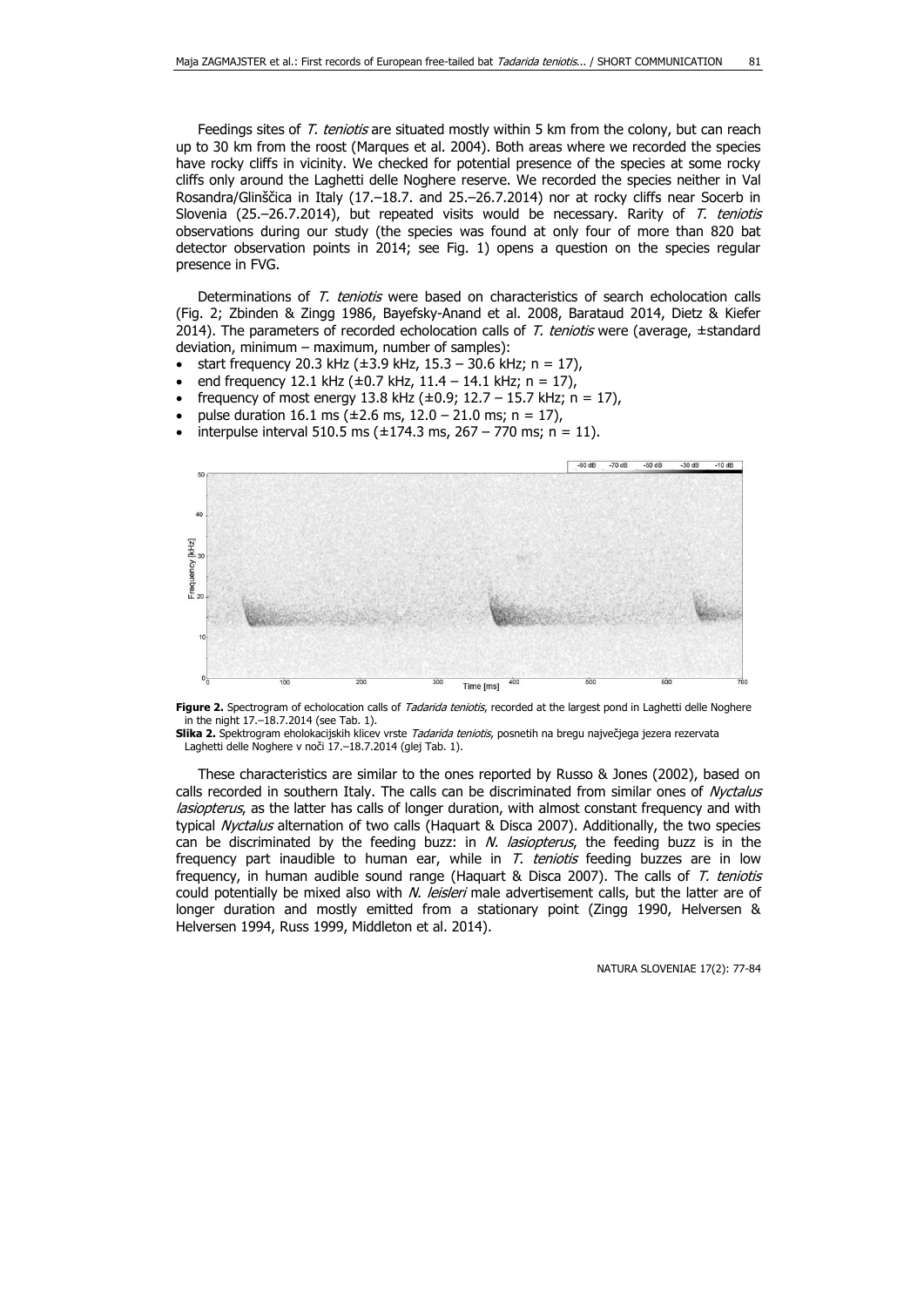Our observations present the first records of T. teniotis in FVG (Lapini & Dorigo 2011, Lapini et al. 2014), increasing the number of registered bats in the region to 30. As T. teniotis was known to occur in Italy (Russo & Jones 2002, Lanza 2012), with FVG lying within its European distribution range (Dietz & Kiefer, 2014), its occurrence in FVG is not surprising. Additionally, the species was recently recorded in Venetian portion of the Cansiglio area close to the FVG administrative borders (Cistrone et al. 2014). The status of the species presence, whether it is a common part of FVG fauna or only an occasional vagrant, remains to be ascertained with further studies.

#### **Acknowledgements**

We would like to express our gratitude to Umberto Fattori (Bureau Studi Faunistici from Friuli Venezia Giulia Regional Administration, Udine), Paolo Glerean (Friulian Natural History Museum, Udine), Giuseppe Muscio (Friulian Natural History Museum, Udine) for supporting this project. We thank Danilo Russo (University of Napoli) for his precious help and introduction of the last two authors into bat detector identifications. Teo Delić, Andrej Drevenšek and Mateja Centa helped during some field work nights.

### **References**

- Arlettaz R. (1990): Contribution à l'éco-éthologie du molosse de Cestoni, Tadarida teniotis (Chiroptera), dans les Alpes valaisannes (sud-ouest de la Suisse). Z. Saugetierkd. 55: 28-42.
- Aulagnier S., Paunovic M., Karataş A., Palmeirim J., Hutson A.M., Spitzenberger F., Juste J., Benda P. (2008): Tadarida teniotis. The IUCN Red List of Threatened Species 2008: e.T21311A9267377. http://dx.doi.org/10.2305/IUCN.UK.2008.RLTS.T21311A9267377.en [accessed on 9.12.2015].
- Barataud M. (2014): Ecologie acoustique des Chiropteres d'Europe. Identification des especes, etude de leurs habitats et comportements de chasse. Biotope - Museum national d'Histoire naturelle, 344 pp.
- Bayefsky-Anand S., Skowronski M.D., Fenton M.B., Korine C., Holderied M.W. (2008): Variations in the echolocation calls of the European free-tailed bat. J. Zool. 275: 115-123.
- Cistrone L., Russo D., Altea T., Matteucci G., Posillico M. (2014): Bats in the Life+Manfor Cbd Project: assessing the effects of alternative forest management on bat communities. In: Imperio S., Mazzaracca S., Preatoni D.G. (Eds.), IX Congr. It. Teriologia, Hystrix It. J. Mamm. 25 (Suppl.): p. 97.
- Dietz C., Kiefer A. (2014): Die Fledermäuse Europas kennen, bestimmen, schützen. Kosmos Naturführer, Stuttgart, 394 pp.
- Dietz C., Helversen O. von, Nill D. (2009): Bats of Britain, Europe and Northwest Africa. A & C Black Publishers, London, 400 pp.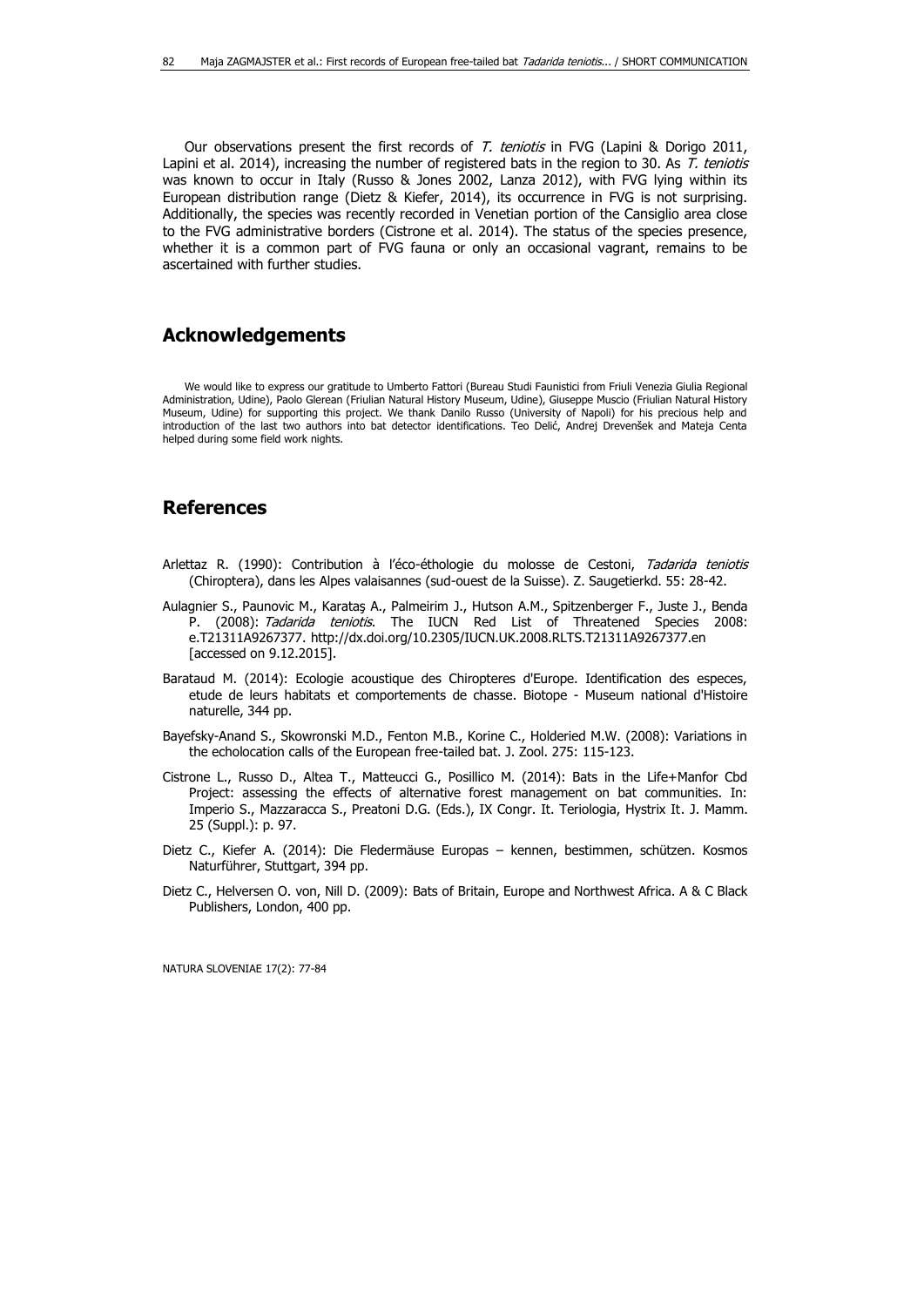- Fornasari L., Bani L., De Carli E., Gori E., Farina F., Violani C., Zava B. (1999): Dati sulla distribuzione geografica e ambientale di Chirotteri nell'Italia continentale e peninsulare. In: Dondini G., Papalini O., Vergari S. (Eds.), Atti del primo convegno Italiano sui chirotteri, Castell'Azzara (Grosseto), 28-29 marzo 1998-Tipografia Ceccarelli, Grotte di Castro (VT), pp. 63-81.
- Haquart A., Disca T. (2007): Caractéristiques acoustiques et nouvelles données de Grande Noctule Nyctalus lasiopterus (Schreber, 1780) en France. Le Vespère 1: 15-20.
- Helversen O. von, Helversen D. von. (1994): The »advertisement song« of the lesser noctule bat (Nyctalus leisleri). Folia Zool. 43(4): 331-338.
- Lanza B. (2012): Mammalia V, Chiroptera, Fauna d'Italia, Vol. XVLII. Il Sole 24 Ore Edagricole, 756 pp.
- Lapini L., Dorigo L. (2011): Mammiferi (Lagomorpha, Chiroptera, Carnivora, Artiodactyla, Cetacea, Rodentia). In: Lo stato di conoscenza e di conservazione di alcune specie animali di interesse comunitario in Friuli Venezia Giulia, Elementi per la predisposizione del report di cui all'art. 17 della Direttiva 92/43/CEE »Habitat« (Invertebrati, Anfibi, Rettili, Mammiferi), Museo Friulano di Storia Naturale Rapporto inedito all'Ufficio Studi Faunistici della Regione Autonoma Friuli Venezia Giulia, Udine, pp. 54-194.
- Lapini L., Dorigo L., Glerean P., Giovannelli M.M. (2014): Status di alcune specie protette dalla Direttiva Habitat 92/43/CEE nel Friuli Venezia Giulia (Invertebrati, Anfibi, Rettili, Mammiferi). Gortania Botanica, Zoologia. Atti Mus. Friul. St. Nat. 35 (2013): 61-140.
- Marques J.T., Rainho A., Carapuço M., Oliveira P., Palmeirim J.M. (2004): Foraging behaviour and habitat use by the European free-tailed bat Tadarida teniotis. Acta Chiropterol. 6(1): 99-110.
- Middleton N., Froud A., French K. (2014): Social calls of the bats of Britain and Ireland. Pelagic Publishing, Exeter, 176 pp.
- Niederfriniger O. (2002): Zur Verbreitung der Fledermaeuse (Chiroptera) in Sudtirol (1): Hufeisennasen (Rhinolophidae) und Buldogg-Fledermaeuse (Molossidae). Gredleriana 2: 163-182.
- Presetnik P., Koselj K., Zagmajster M. (Eds.) (2009): Atlas netopirjev (Chiroptera) Slovenije. Atlas of bats (Chiroptera) of Slovenia. Atlas faunae et florae Sloveniae 2. Centre for Cartography of Fauna and Flora, Miklavž na Dravskem polju, 152 pp.
- Russ J. (1999): The bats of Britain and Ireland. Echolocation calls, sound analysis and species identification. Alana Books, 103 pp.
- Russo D., Jones G. (2002): Identification of twenty–two bat species (Mammalia: Chiroptera) from Italy by analysis of time-expanded recordings of echolocation calls. J. Zool. 258: 91-103.
- Uhrin M., Gazaryan S., Benda P. (2009): Does Tadarida teniotis really occur in Crimea? (Chiroptera: Molossidae). Lynx 40: 115-126.
- Vernier E. (1999): Indagine sui chirotteri della Val Parol (Comune di Nago, Provincia di Trento, Italia nord-orientale). Ann. Mus. civ. Rovereto, Sez.: Arch., St., Sc. nat. Vol. 13(1997): 265-276.
- Vernier E. (2000): Presenza e distribuzione del Molosso del Cestoni, Tadarida teniotis (Rafinesque, 1814) nella Regione Veneto e nell'Italia Nordorientale. In: Dal Lago A., Vernier E. (Eds.), Atti I conferenza interregionale sull'ecologia e distribuzione dei Chirotteri Italiani, Vicenza, pp. 135-140.